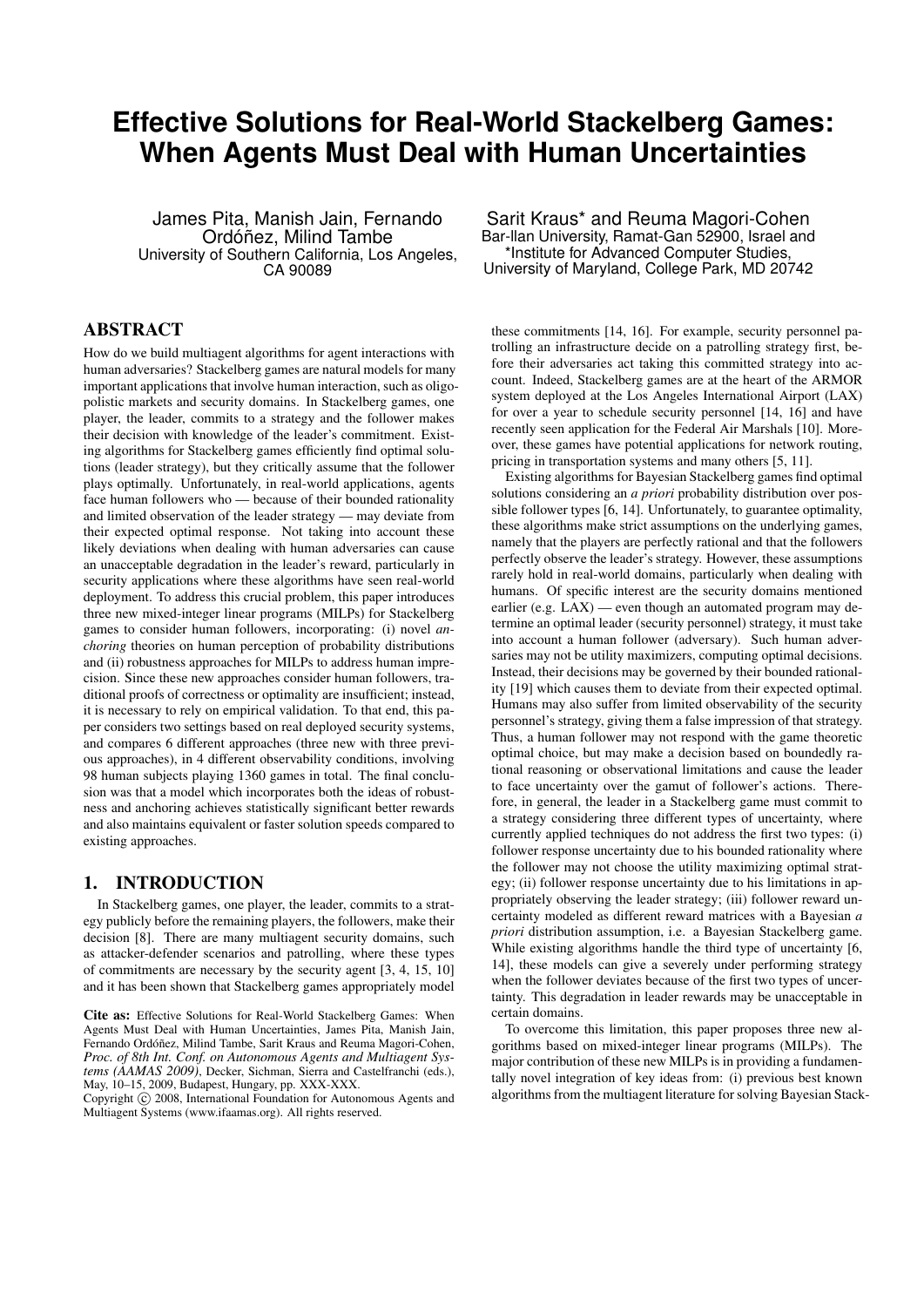elberg games; (ii) robustness approaches from robust optimization literature [2, 13]; (iii) anchoring theories on human perception of probability distributions from psychology [18]. While the robustness approach addresses human response imprecision, anchoring, which is an expansion of general support theory [20] on how humans attribute probabilities to a discrete set of events, addresses limited observational capabilities. To the best of our knowledge, the effectiveness of the combination of these ideas from separate fields has not been explored in the context of Stackelberg games (or any other games). By uniquely incorporating these ideas our goal is to defend against the sub-optimal choices that humans may make due to bounded rationality or observational limitations. These new MILPs complement the prior algorithms for Bayesian Stackelberg games, handling all three types of uncertainty mentioned previously.

Since these algorithms are centered on addressing non-optimal and uncertain human responses, traditional proofs of correctness and optimality are insufficient: it is necessary to experimentally test these new approaches against existing approaches. Experimental analysis against human subjects allows us to show exactly how these algorithms are expected to perform against human followers compared to previous approaches. To that end, we experimentally tested our new approaches to determine their success by considering two settings based on real deployed security systems. In both settings, 6 different approaches were compared (three new approaches, one existing approach, and two baseline approaches), in 4 different observability conditions. These experiments involved 98 human subjects playing 1360 games in total and yielded statistically significant results showing that one of our new algorithms substantially outperformed existing methods when dealing with human followers. Runtime results were also gathered from our new algorithms against previous approaches showing that their solutions speeds are equivalent to or faster than previous approaches. Based on these results we concluded that, while theoretically optimal, existing algorithms for Bayesian Stackelberg games may need to be significantly modified for real-world security domains. They are not only outperformed by one of our new algorithms, which incorporates both robustness approaches and anchoring theories, but also may be outperformed by simple baseline algorithms in certain cases. This is an important conclusion since existing algorithms have seen real deployment such as at Los Angeles International Airport (LAX) [16]. Indeed our new algorithms for addressing human followers in Stackelberg games suggest significant potential improvements for wherever existing algorithms are deployed in real-world domains and leaders will face human followers.

#### 2. BACKGROUND

Stackelberg Game: In a Stackelberg game, a leader commits to a strategy first, and then a follower optimizes its reward, *considering the action chosen by the leader.* To see the advantage of being the leader in a Stackelberg game, consider the game with the payoff as shown in Table 1. The leader is the row player and the follower is the column player. If this were a simultaneous move game, the pure strategy Nash equilibrium for this game is when the leader plays *a* and the follower plays *c* which gives the leader a payoff of 2. However, in this Stackelberg game if the leader commits to a mixed strategy of playing *a* and *b* with equal (0.5) probability, then the follower will play *d*, leading to a higher expected payoff for the leader of 3.5.

Bayesian Stackelberg Game: In a Bayesian game of N agents, each agent  $n$  must be one of a given set of types. This paper considers a Bayesian Stackelberg game that was inspired by a security domain presented for LAX [16]. This game has two agents, the

|   | с |     |
|---|---|-----|
| a |   | 4,0 |
| D |   |     |

Table 1: Payoff table for example Stackelberg game.

leader and the follower. It is assumed there is only one leader type (e.g. only one police force enforcing security), although there are multiple follower types (e.g. multiple types of adversaries), denoted by  $l \in L$ . However, the leader does not know the follower's type. For each agent (leader or follower)  $n$ , there is a set of strategies  $\sigma_n$  and a utility function  $u_n : L \times \sigma_1 \times \sigma_2 \rightarrow \Re$ . The goal is *to find the optimal mixed strategy* for the leader given that the follower knows this strategy when choosing its own strategy.

DOBSS: While the problem of choosing an optimal strategy for the leader in a Stackelberg game is NP-hard for a Bayesian game with multiple follower types [6], researchers have continued to provide practical improvements. DOBSS is currently the most efficient algorithm for such games [14] and in use for security scheduling at the Los Angeles International Airport. It operates directly on the compact Bayesian representation, giving speedups over the multiple linear programs method [6] which requires conversion of the Bayesian game into a normal-form game by the Harsanyi transformation [9].

We now discuss DOBSS, which provides the optimal mixed strategy for the leader while considering an *optimal* follower response for this leader strategy. Note that it needs to consider only the reward-maximizing pure strategies of the followers, since if a mixed strategy is optimal for the follower, then so are all the pure strategies in the support of that mixed strategy. The leader's mixed strategy is denoted by  $x$ , a probability distribution over the vector of the leader's pure strategies. The value  $x_i$  is the proportion of times in which pure strategy  $i$  is used in the strategy. The vector of strategies of follower  $l \in L$  is denoted by  $q^l$ . The index sets of leader and follower type  $l$ 's pure strategies are denoted by  $X$  and  $Q$  respectively. The payoff matrices of the leader and each of the followers l is indexed by the matrices  $R<sup>l</sup>$  and  $C<sup>l</sup>$ . DOBSS assumes *a priori* probabilities  $p^l$ , with  $l \in L$  of facing each follower type. Considering auxiliary variable  $z_{ij}^l = x_i q_j^l$ , DOBSS computes the leader's optimal decision problem using the following MILP formulation [14]:

$$
\max_{q,z,a} \sum_{i \in X} \sum_{l \in L} \sum_{j \in Q} p^{l} R_{ij}^{l} z_{ij}^{l}
$$
\ns.t. 
$$
\sum_{i \in X} \sum_{j \in Q} z_{ij}^{l} = 1
$$
\n
$$
\sum_{j \in Q} z_{ij}^{l} \le 1
$$
\n
$$
q_{j}^{l} \le \sum_{i \in X} z_{ij}^{l} \le 1
$$
\n
$$
\sum_{j \in Q} q_{j}^{l} = 1
$$
\n
$$
0 \le (a^{l} - \sum_{i \in X} C_{ij}^{l} (\sum_{h \in Q} z_{ih}^{l})) \le (1 - q_{j}^{l})M
$$
\n
$$
\sum_{j \in Q} z_{ij}^{l} = \sum_{j \in Q} z_{ij}^{1}
$$
\n
$$
z_{ij}^{l} \in [0...1]
$$
\n
$$
q_{j}^{l} \in \{0, 1\}
$$
\n
$$
a \in \Re
$$
\n(1)

For future discussion it is important to understand the following set of constraints. The fourth and eighth constraints limit the vector  $q<sup>l</sup>$  of actions of follower type l to be a pure distribution over the set Q (i.e., each  $q<sup>l</sup>$  has exactly one coordinate equal to one and the rest equal to zero). The two inequalities in the fifth constraint ensure that  $q_j^l = 1$  only for a strategy j that is optimal for follower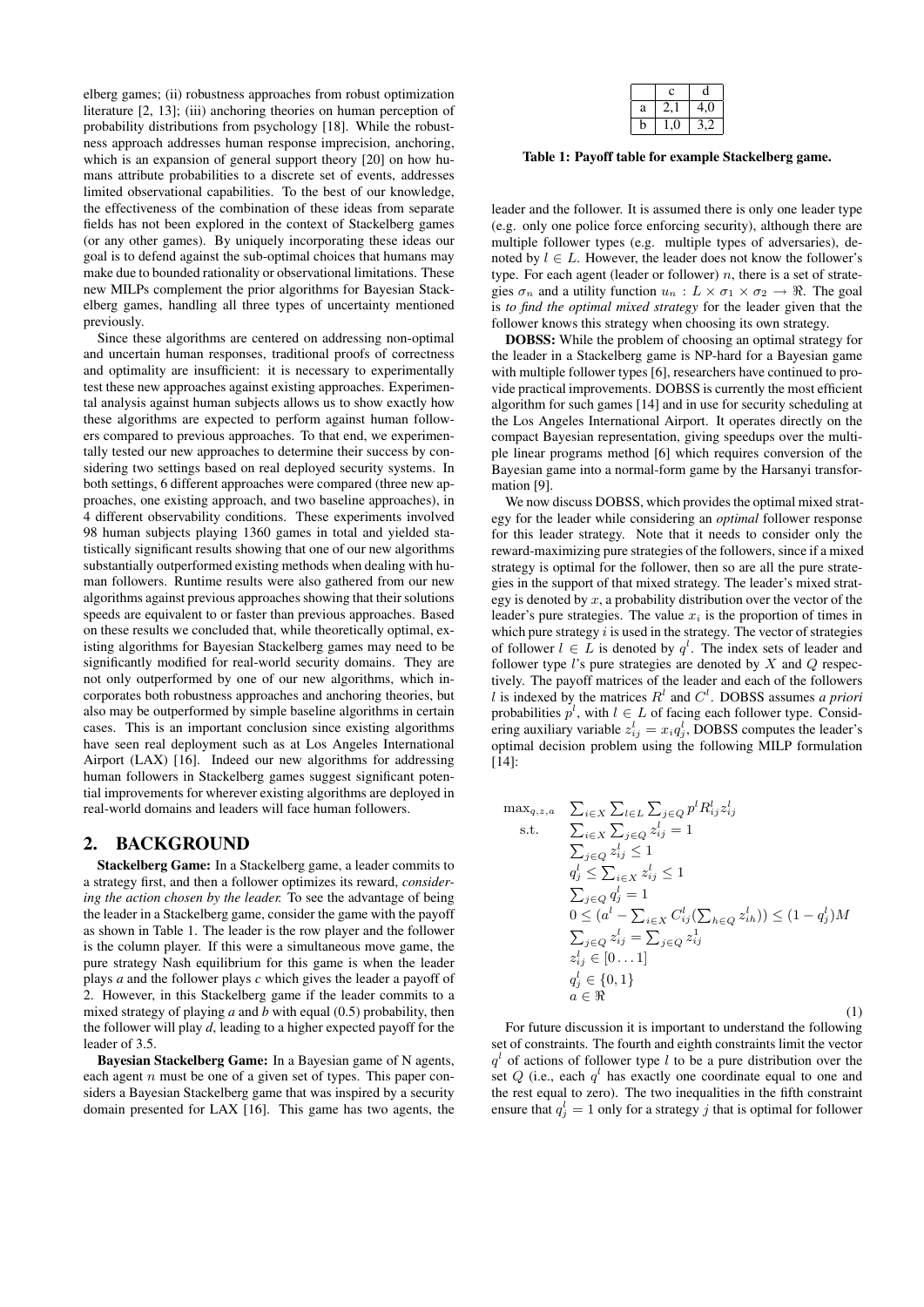type l. Therefore, in the current formulation each follower type  $l$  is allowed to choose exactly one optimal action from its set of possible actions.

Baseline Algorithms: For completeness this paper includes both a uniformly random strategy and a MAXIMIN strategy against human opponents as a baseline against the performance of both existing algorithms, such as DOBSS, and our new algorithms. Algorithms must outperform the two baseline algorithms to provide benefits.

UNIFORM: UNIFORM is the most basic method of randomization which just assigns an equal probability of taking each action  $i \in X$  (a uniform distribution).

MAXIMIN: MAXIMIN is a traditional approach which assumes the follower may take any of the available actions. The objective of the following LP is to maximize the minimum reward  $\gamma$  the leader will obtain irrespective of the follower's action.

$$
\max \sum_{l \in L} p^{l} \gamma_{l}
$$
\n
$$
\sum_{i \in X} x_{i} = 1
$$
\n
$$
\sum_{i \in X} R_{ij}^{l} x_{i} \ge \gamma_{l}
$$
\n
$$
x_{i} \in [0...1]
$$
\n
$$
(2)
$$

# 3. ROBUST ALGORITHMS

There are two fundamental assumptions underlying current algorithms for Stackelberg games, including DOBSS. First, the follower is assumed to act with infallible utility maximizing rationality, choosing the absolute optimal among its strategies. Second, if the follower faces a tie in its strategies' rewards, it will break it in favor of the leader, choosing the one that gives a higher reward to the leader. This standard assumption is also shown to follow from the follower's rationality and optimal response under some conditions [21]. Unfortunately, in many real-world domains, agents can face human followers who may not respond optimally: this may be caused by their bounded rationality, or their uncertainty regarding the leader strategy. In essence, the leader faces uncertainty over follower responses — the follower may not choose the optimal but from a range of possible responses — potentially significantly degrading leader rewards. No *a priori* probability distributions are available or assumed for this follower response uncertainty.

To remedy this situation, we draw inspiration from robust optimization methodology, in which the decision maker optimizes against the worst outcome over the uncertainty [2, 12], as well as psychological support theory for human decision making when they are given a discrete set of actions and an unknown probability function over those actions [18, 20]. In the presented Stackelberg problem, the leader will make a robust decision by considering that the boundedly rational follower could choose a strategy from its range of possible responses that degrades the leader rewards the most or that he could choose a strategy that is based on limited observations. This approach differs from standard robust optimization methodology in that it makes predictions about how and why the human adversary's response will deviate and robustly guards against those predictions, as opposed to considering arbitrary deviations in the responses. This paper introduces three mixed-integer linear programs (MILPs) to that end. The first MILP, BRASS (Bounded Rationality Assumption in Stackelberg Solver) addresses the uncertainty that may arise from human imprecision in choosing the expected optimal strategy due to bounded rationality. The second MILP, GUARD (Guarding Using Alpha Ranges in DOBSS) utilizes the anchoring biases to protect against limited observation conditions. The third MILP, COBRA (Combined Observability and Rationality Assumption), provides a robust response for

all three types of uncertainty previously mentioned. We first describe in depth the key ideas behind our new approaches and then define the MILPs that use them.

Bounded Rationality: Some of our new algorithms assume that the follower is boundedly rational and may not strictly maximize utility. As a result, the follower may select an  $\varepsilon$ -optimal response strategy, i.e. the follower may choose any of the responses within  $\varepsilon$ reward of the optimal strategy. Given multiple  $\varepsilon$ -optimal responses, the robust approach is to assume that the follower could choose the one that provides the leader the worst reward — not necessarily because the follower attends to the leader reward, but to robustly guard against the worst case outcome. This worst case assumption contrasts with those of other Stackelberg solvers that given a tie the follower will choose a strategy that favors the leader [6, 14], making this new approach novel for human followers.

Anchoring Theory: Support theory is a theory of subjective probability [20] and has been used to introduce anchoring biases [18]. An anchoring bias is when, given no information about the occurrence of a discrete set of events, humans will assign an equal weight to the occurrence of each event (a uniform distribution). It has been shown that humans are particularly susceptible to anchoring on the uniform distribution before they are given any information and that, once given information, they are slow to update away from this assumption [18]. Thus they leave some weight,  $\alpha \in [0 \dots 1]$ , on the uniform distribution and the rest,  $1 - \alpha$ , on the occurrence they have actually viewed. As humans become more confident in what they are viewing this bias begins to diminish, decreasing the value of  $\alpha$ . Models have been proposed to address this bias and predict what probability a human will assign to a particular event  $x$  from a set of events  $X$ . One proposed model is written in odds form as  $R(x, X \backslash x) = (|x|/|X \backslash x|)^{\alpha} * (P(x)/P(X \backslash x))^{1-\alpha},$ however, a linear model is also possible [1, 20]. The linear model introduces a new term  $P(x')$ , which is the probability the human assigns to event  $x$  as opposed to the real probability of event  $x$  occurring:  $P(x') = (1/|\overline{X}|) * (\alpha) + (1 - \alpha) * P(x)$ . The parameter  $\alpha$  dictates how much support the human will give to the uniform probability distribution and how much support he will give to the real probability  $(P(x))$ . The end result is the predicted probability the human will assign to event  $x$ . We commandeer this anchoring bias for Stackelberg games to determine how a human follower may perceive the leader strategy. For example, in the game shown in Table 1, suppose the leader strategy was to play *a* with a probability of 0.8 and *b* with 0.2. Anchoring bias would predict that in the absence of any information ( $\alpha = 1$ ), humans will assign a probability of 0.5 to each of *a* and *b*, and will only update this belief (alter the value of  $\alpha$ ) after observing the leader strategy for some time.

#### 3.1 BRASS

BRASS considers the case of a boundedly rational follower, where it maximizes the minimum reward it obtains from any  $\varepsilon$ -optimal response. In the following MILP, we use the same variable notation as in DOBSS. In addition, the variables  $h_j^l$  identify the optimal strategy for follower type  $l$  with a value of  $a<sup>l</sup>$  in the third and fourth constraints. Variables  $q_j^l$  represent all  $\varepsilon$ -optimal strategies for follower type *l*; the second constraint now allows selection of more than one strategy per follower type. The fifth constraint ensures that  $q_j^l = 1$  for every action j such that  $a^l - \sum_{i \in X} C_{ij}^l < \varepsilon$ , since in this case the middle term in the inequality is less than  $\varepsilon$  and the left inequality is then only satisfied if  $q_j^l = 1$ . This robust approach required the design of a new objective and additional constraint. The sixth constraint helps define the objective value against follower type  $l, \gamma_l$ , which must be lower than any leader reward for all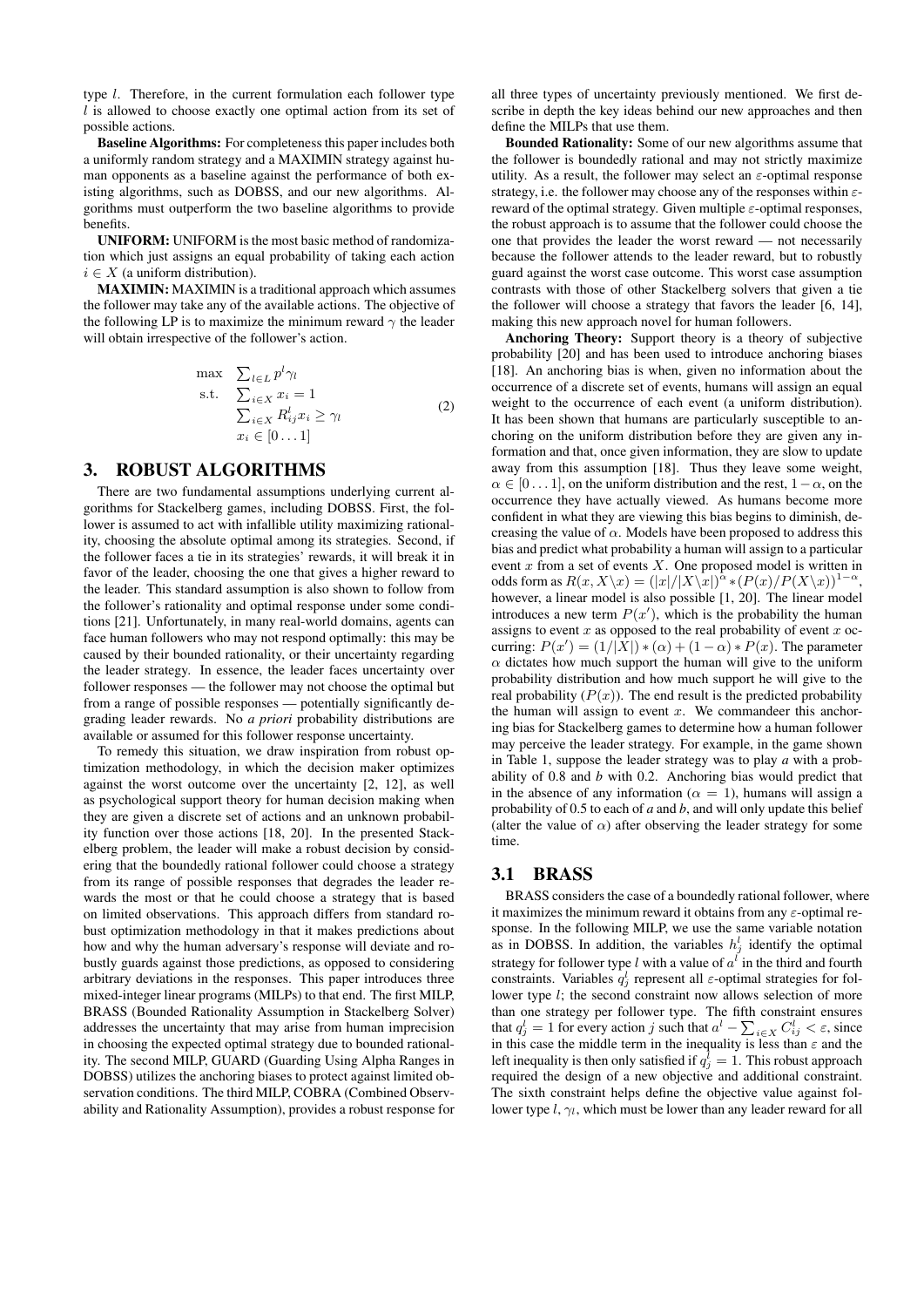actions  $q_j^l = 1$ , as opposed to the DOBSS formulation which has only one action  $q_j^l = 1$ . Setting  $\gamma_l$  to the minimum leader reward allows BRASS to robustly guard against the worst case scenario. The new MILP is as follows:

$$
\max_{x,q,h,a,\gamma} \sum_{l \in L} p^{l} \gamma_{l} \ns.t. \sum_{i \in X} x_{i} = 1 \sum_{j \in Q} q_{j}^{l} \ge 1 \n\sum_{j \in Q} h_{j}^{l} = 1 \n0 \le (a^{l} - \sum_{i \in X} C_{ij}^{l} x_{i}) \le (1 - h_{j}^{l}) M \n\varepsilon (1 - q_{j}^{l}) \le a^{l} - \sum_{i \in X} C_{ij}^{l} x_{i} \le \varepsilon + (1 - q_{j}^{l}) M \nM(1 - q_{j}^{l}) + \sum_{i \in X} R_{ij}^{l} x_{i} \ge \gamma_{l} \nh_{j}^{l} \le q_{j}^{l} \nx_{i} \in [0...1] \nq_{j}^{l}, h_{j}^{l} \in \{0, 1\}
$$
\n(3)

### 3.2 GUARD

GUARD considers the case where the human follower is perfectly rational, but faces limited observations. GUARD draws upon the theory of anchoring biases mentioned above to help address the human uncertainty that arises from such limited observation. It deals with two strategies: (i) the real leader strategy  $(x)$  and (ii) the leader strategy the follower believes  $(x')$ , where  $x'$  is defined by the linear model presented earlier. Given the follower's belief strategy,  $x_i$  is replaced in the third constraint with  $x'_i$  and  $x'_i$  is accordingly defined as  $x'_i = (1/|X|) * (\alpha) + (1 - \alpha) * x_i$ . The justification for this replacement is as follows. First, this particular constraint ensures that the follower maximizes his reward. Since the follower believes  $x_i'$  to be the leader strategy then he will choose his strategy according to  $x'_i$  and not  $x_i$ . Second, given this knowledge, the leader can find the follower's responses based on  $x_i'$  and optimize its actual strategy  $x_i$  against this strategy. Since  $x'_i$  is a combination of  $x_i$  and the bias toward the uniform probability distribution GUARD is able to find a strategy  $x_i$  that will maximize the leader's reward based on how the follower will update his beliefs. The new MILP then is as follows:

$$
\max_{l} \sum_{l \in L} p^{l} \gamma_{l} \ns.t. \sum_{i \in X} x_{i} = 1 \sum_{j \in Q} q_{j}^{l} = 1 \n0 \le (a^{l} - \sum_{i \in X} C_{ij}^{l} * x_{i}') \le (1 - q_{j}^{l})M \nM(1 - q_{j}^{l}) + \sum_{i \in X} R_{ij}^{l} x_{i} \ge \gamma_{l} \nx_{i} \in [0...1] \nq_{j}^{l} \in \{0, 1\} \na \in \Re \nx'_{i} = (1/|X|) * (\alpha) + (1 - \alpha) * x_{i}
$$
\n(4)

#### 3.3 COBRA

COBRA is an MILP that combines both a bounded rationality assumption and an observational uncertainty assumption. This is achieved by incorporating the alterations made in BRASS and GUARD into a single MILP. Namely, COBRA includes both the  $\varepsilon$ parameter and the  $\alpha$  parameter from MILP (3) and MILP (4) respectively. The MILP that follows is identical to MILP (3) except that in the fourth and fifth constraints,  $x_i$  is replaced with  $x'_i$  as it is in MILP (4). The justification for this replacement is the same as in MILP (4). The new MILP then is as follows:

$$
\max_{x,q,h,a,\gamma} \sum_{\substack{l \in L \\ \sum_{i \in X} x_i = 1}} p^l \gamma_l
$$
\n
$$
\sum_{j \in Q} d_j^l \ge 1
$$
\n
$$
\sum_{j \in Q} h_j^l = 1
$$
\n
$$
0 \le (a^l - \sum_{i \in X} C_{ij}^l * x_i') \le (1 - h_j^l) M
$$
\n
$$
\varepsilon (1 - q_j^l) \le a^l - \sum_{i \in X} C_{ij}^l * x_i' \le \varepsilon + (1 - q_j^l) M
$$
\n
$$
M(1 - q_j^l) + \sum_{i \in X} R_{ij}^l x_i \ge \gamma_l
$$
\n
$$
h_j^l \le q_j^l
$$
\n
$$
x_i \in [0...1]
$$
\n
$$
q_j^l, h_j^l \in \{0, 1\}
$$
\n
$$
a \in \Re
$$
\n
$$
x_i' = (1/|X|) * (\alpha) + (1 - \alpha) * x_i
$$
\n(5)

**PROPOSITION** 1. *When*  $\varepsilon = 0$  *and*  $\alpha = 0$  *then MILPs (1) and (5) are equivalent.*

*Proof sketch:* It follows from the definition of  $x_i'$  that when  $\alpha = 0$  then  $x'_i = x_i$  since the follower is assumed to once again perfectly observe and believe the leader strategy  $x_i$ . Note that if  $\varepsilon = 0$  the inequality in the fifth constraint of (5) is the same expression as the inequality in the fourth constraint with  $q_j^l$  substituted for  $h_j^l$ . We will show that the two problems attain the same optimal objective function value.

To show that solution to  $(5) \geq$  solution to  $(1)$ , consider  $(q, z, a)$ a feasible solution for (1). We define  $\bar{x}_i = \sum_{j \in Q} z_{ij}^1$ ,  $\bar{q} = \tilde{h} = \tilde{q}$ ,  $\bar{a} = a$ , and  $\bar{\gamma}_l = \sum_{i \in X} \sum_{j \in Q} R_{ij}^l z_{ij}^l$ . From the first through third constraints and the sixth constraint in (1) we can show that  $z_{ij}^l = 0$ for all j such that  $q_j^l = 0$  and thus that  $\bar{x}_i = z_{ij}^l$  for all j such that  $q_j^l = 1$ . This implies that  $\bar{\gamma}_l = \sum_{i \in X} R_{ij}^l \bar{x}_i$  for the j such that  $q_j^{\overline{l}} = 1$  and it is then easy to verify that  $(\bar{x}, \bar{q}, \bar{h}, \bar{a}, \bar{\gamma})$  is feasible for (5) with the same objective function value of  $(q, z, a)$  in (1).

For solution to (1)  $\geq$  solution to (5), consider  $(x, q, h, a, \gamma)$  feasible for (5). Define  $\bar{q} = h$ ,  $\bar{z}_{ij}^l = x_i h_j^l$ , and  $\bar{a} = a$ . Then we can show that  $(\bar{q}, \bar{z}, \bar{a})$  is feasible for (1) by construction. Since  $h_j^l \le q_j^l$  it follows that  $\gamma_l \le \sum_{i \in X} R_{ij}^l x_i$  for the j such that  $h_j^l = 1$ . This implies that  $\gamma_l \leq \sum_{i \in X} \sum_{j \in Q} R_{ij}^l \bar{z}_{ij}^l$  and that the objective function value of  $(\bar{q}, \bar{z}, \bar{a})$  in (1) greater than or equal to the objective value of  $(x, q, h, a, \gamma)$  in (5).

The key implication of the above proposition is that when  $\varepsilon = 0$ , COBRA loses its robustness feature, so that once again when the follower faces a tie, it selects a strategy favoring the leader, as in DOBSS. Based on this proposition, a few observations that can be made surrounding the COBRA algorithm are the following: (i) if  $\alpha = 0$ , COBRA is equivalent to BRASS, (ii) if  $\varepsilon = 0$ , COBRA is equivalent to GUARD, (iii) if both  $\alpha = 0$  and  $\varepsilon = 0$ , COBRA is equivalent to DOBSS. Based on these observations the propositions presented in this paper can be generalized to the other three algorithms (DOBSS, GUARD, and BRASS) accordingly.

PROPOSITION 2. *When* α *is held constant, the optimal reward COBRA can obtain is decreasing in* ε*.*

*Proof sketch:* Since the fifth constraint in (5) makes  $q_j^l = 1$  when that action has a follower reward between  $(a^{l} - \varepsilon, a^{l})$ , increasing  $\varepsilon$  would increase the number of follower strategies set to 1. Having more active follower actions in the sixth constraint can only decrease the minimum value  $\gamma_l$ .

PROPOSITION 3. *Regardless of*  $\alpha$ , if  $\frac{1}{3}\varepsilon \ge C \ge |C_{ij}^l|$  for all i, j, l*, then COBRA is equivalent to MAXIMIN.*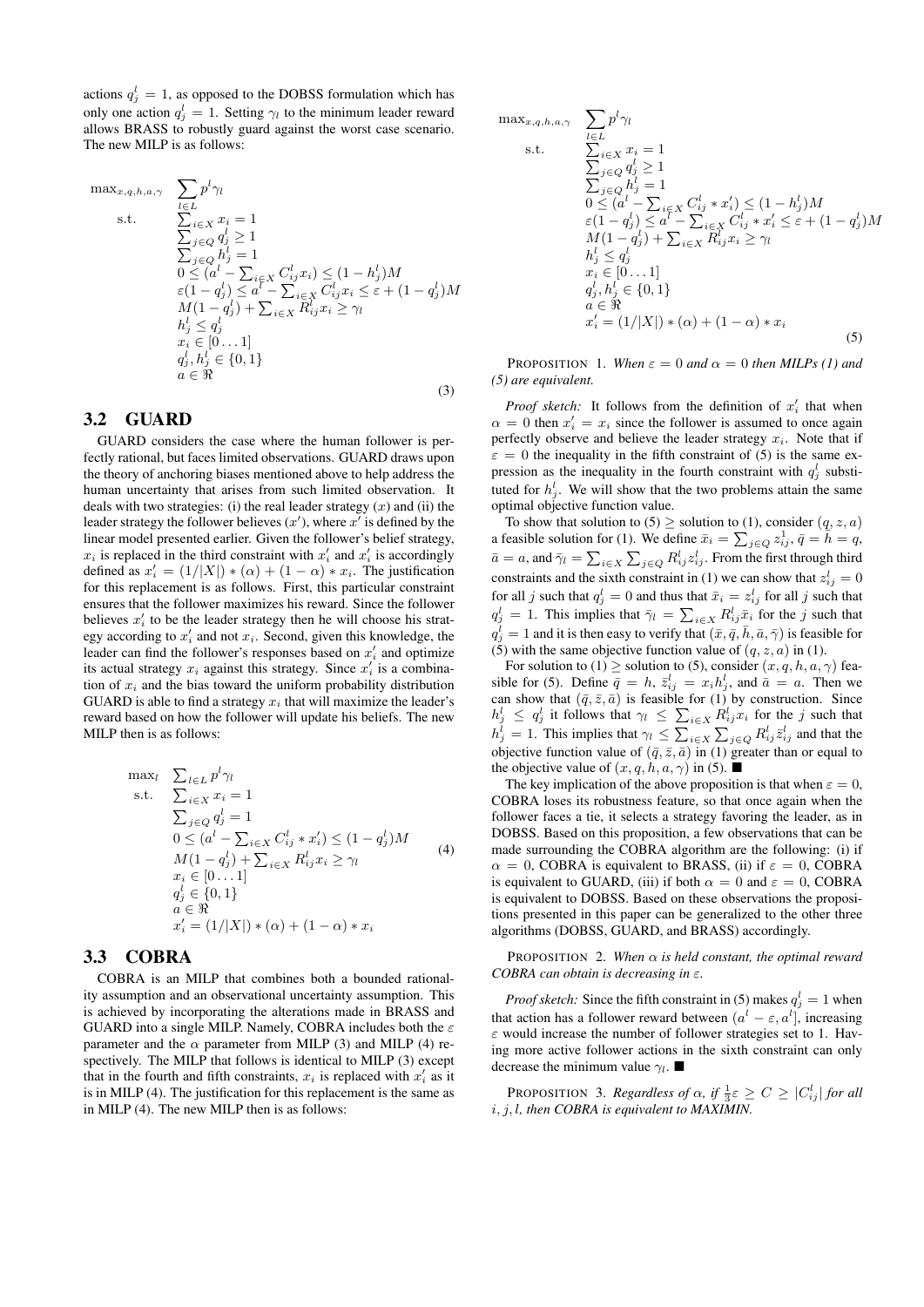*Proof sketch:* Note that  $|a^l|$  in (5)  $\leq C$ . The leftmost inequality of the fifth constraint in (5) shows that all  $q_j^l$  must equal 1, which makes COBRA equivalent to MAXIMIN. Suppose some  $q_j^l = 0$ , then that inequality states that  $-C \leq \sum_{i \in X} C_{ij}^{l} x_i \leq a^l - \varepsilon <$  $C - 3C = -2C$  a contradiction.

**Deciding**  $\alpha$  and  $\varepsilon$ : To decide the value of  $\varepsilon$  we employed a heuristic where  $\varepsilon$  is decided based on how close to the optimal response the follower is expected to come, e.g. if we expect human followers to play within 20% of the optimal, we set  $\varepsilon$  to 20% of the optimal reward. We try two different techniques to determine  $\alpha$ , leading to two different versions of COBRA. The first approach is to vary  $\alpha$  based on the number of observations that human followers are anticipated to have. This standard version of COBRA implies that when deploying it,  $\alpha$  is adjusted per anticipated observation capability. In this case, if a human follower has had zero observations, we assume that he would be entirely guided by the anchoring bias to uniform probability, and hence set  $\alpha = 1$ , i.e.  $x' = 1/|X|$ . In contrast, if a follower has infinite observations, he would correctly determine the actual leader strategy, i.e.  $x' = x$ , and hence  $\alpha = 0$ . When a follower has only a limited number of observations, we heuristically select  $\alpha$ , decreasing it with increasing number of follower's observations — choosing the right  $\alpha$  remains an issue for future work. The second approach is to assume a constant  $\alpha$ , leading to a version of COBRA that we will refer to as COBRA-C (COBRA with constant  $\alpha$ ). We discuss the choice of α for COBRA-C in Section 4.1

Complexity: DOBSS, BRASS, GUARD and COBRA require the solution of a MILP, whereas MAXIMIN is a linear programming problem. Therefore the complexity of MAXIMIN is polynomial while DOBSS, BRASS, GUARD and COBRA face an NPhard problem [6]. A number of effective solution packages for MILPs can be used, but their performance depends on the number of integer variables. DOBSS and GUARD consider  $|Q| |L|$  integer variables, while BRASS and COBRA double that. Thus we anticipated MAXIMIN will have the lowest running time per problem instance, followed by DOBSS and GUARD with BRASS and CO-BRA close behind. However, as shown in runtime results, this was not the final result.

#### 4. EXPERIMENTS

We now present results comparing the quality and runtime of strategies introduced in the previous two sections. The goal of our new algorithms was to improve interactions between agents and humans by addressing the bounded rationality that humans may exhibit and the limited observations they may experience in realworld settings. To that end, experiments were set up to play against human subjects as followers, with varying observability conditions.

First, we constructed a domain inspired by the security domain at LAX [14, 16], but converted it into a pirate-and-treasure theme. The domain had three pirates — jointly acting as the leader guarding 8 doors, and each individual subject acted as a follower. The subject's goal was to steal treasure from behind a door without getting caught. Each of the 8 doors would have a unique reward and penalty associated with it for both the subjects as well as the pirates – a non zero-sum game. If a subject chose a door that a pirate was guarding, the subject would incur the unique subject penalty for that door and the pirate would receive the unique pirate reward for that door, else vice-versa. This setup led to a Stackelberg game with  $\binom{8}{3} = 56$  leader actions, and 8 follower actions.

#### 4.1 Quality Comparison

Experimental Structure and Setup: Given the 8-door 3-pirate

domain described, we constructed two unique reward structures corresponding to the eight doors. The second reward structure increased the penalty structure for the leader — to test its effect on our robust algorithms. For each reward structure there were also four separate observability conditions that the subjects were exposed to. The subject observed the pirates' strategy under the current observability condition and reward structure and then was allowed to make his decision. A single observation consisted of seeing where the three pirates were stationed behind the eight doors, having the doors close, and then having the pirates restation themselves according to their mixed strategy. The four different observation conditions tested were: (i) The subject does not get any observations; (ii) the subject gets 5 observations; (iii) the subject gets 20 observations; (iv) the subject gets infinite observations — simulated by revealing the exact mixed strategy of the pirate to the subject. Subjects were given full knowledge of their rewards and penalties and those of the pirates in all situations.

Algorithms: These experiments only compare DOBSS, BRASS, COBRA, MAXIMIN, and UNIFORM. We reiterate that GUARD refers to a special case of COBRA, where  $\varepsilon$  is set to zero. On closer examination it is clear that GUARD is dominated by COBRA: (i) GUARD is equivalent to DOBSS when  $\alpha = 0$ ; thus when  $\alpha = 0$ . our results will show that COBRA is superior to DOBSS and consequently to GUARD; (ii) On the other extreme when  $\alpha = 1$  in the unobserved observation condition it has also been concluded by experimental tests that GUARD once again performs worse than COBRA, obtaining an expected reward of -.65 in reward structure one and -2.15 in reward structure two compared to the expected reward .205 and .7 obtained by COBRA. Furthermore, in both cases these results were statistically significant. Since at both extremes GUARD is dominated by COBRA, we do not include GUARD in our experimental analysis and results. We could make a similar argument for not including BRASS, however, it is important to include either BRASS or GUARD to demonstrate that the results obtained by COBRA are not only due to handling human bounded rationality but to handling both human bounded rationality and limited observation conditions.

For these experiments  $\varepsilon$  was set to 2.5. This choice for  $\varepsilon$  was made because the follower's reward for each door ranged from 1 to 10 and we wanted to robustly guard against boundedly rational strategies within 25% of the optimal strategy. We employed our heuristic for deciding the  $\alpha$  parameters of COBRA, which was explained in Section 3. For COBRA-C  $\alpha$  was set to the same  $\alpha$  value as the 5 observation cases from the two reward structures with the expectation that it would perform poorly in higher observation conditions since it was not appropriately adjusted.

Experiments: Each of our 48 game settings (two reward structures, six algorithms, and four observability conditions) were played by 40 subjects, i.e. in total there were 1360 total trials. Notice that the unobserved case only needed to be played by one set of 40 subjects as the choices made without any observation would be similar regardless of the algorithm. This follows from the fact that the subject had no information regarding the strategy he was facing and thus his decisions for this particular condition were solely based on the reward structure. Given this setup, each subject played a total of 14 unique games and the games were presented in random orderings to avoid any order bias. In total there were 98 different subjects that played. For a given algorithm we computed the expected leader reward for each follower action, i.e. for each choice of door by subject. We then found the average expected reward for a given algorithm using the actual door selections from the 40 subject trials. For each game, the objective of a subject was to earn as many points as possible by choosing the highest value door he thought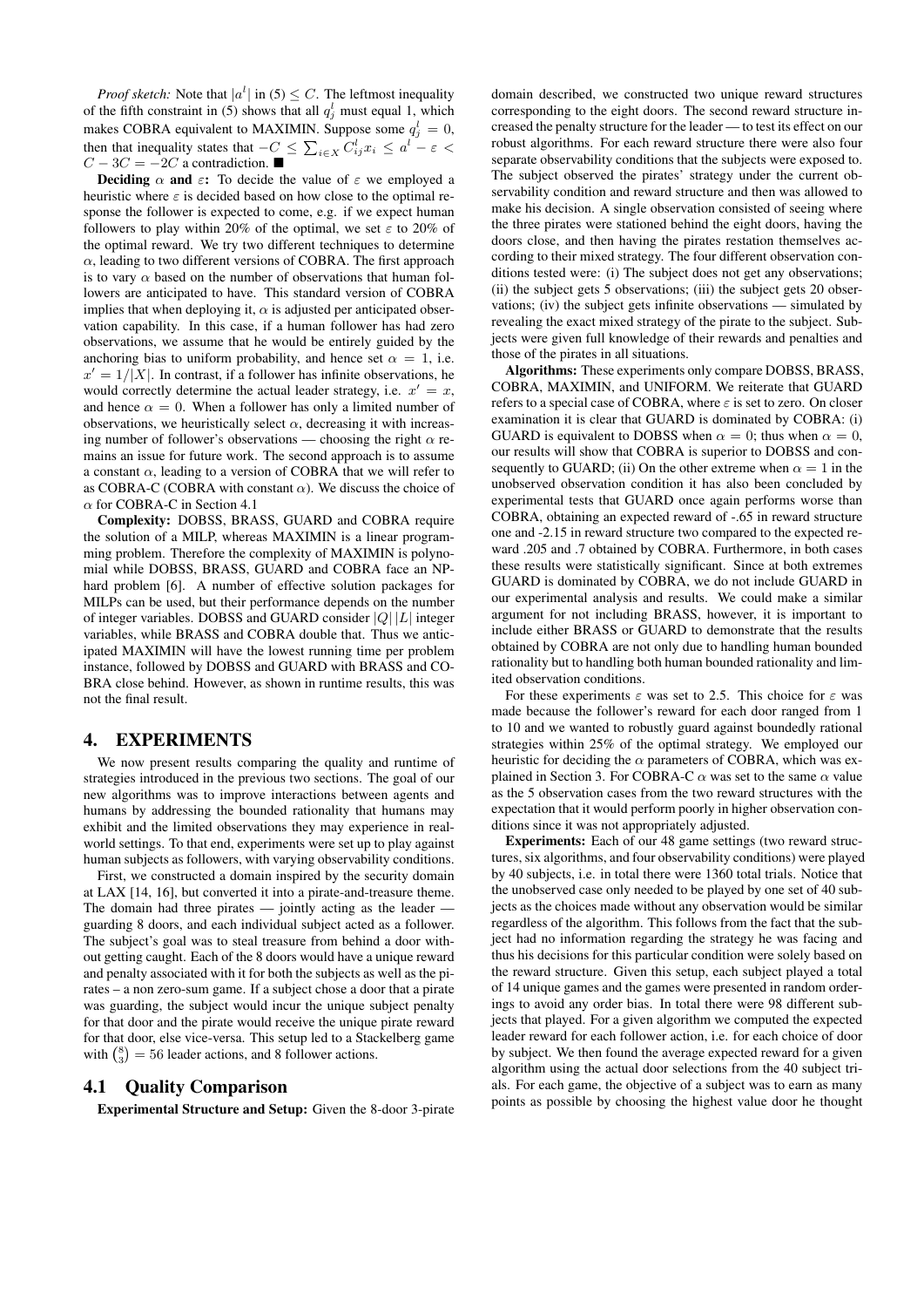would be unguarded; and once a door was chosen that game was over and the subject played the next game. Starting with a base of 8 dollars, each reward point within the game was worth 15 cents for the subject and each penalty point deducted 15 cents. This was incorporated to give the subjects incentive to play as optimally as possible. On average, subjects earned \$13.13.

Results: Figure 1(a) shows the average expected leader reward for our first reward structure, with each data-point averaged over 40 human responses. Figure 1(b) shows the same for the second reward structure. Notice that *a lower bar is better* since all strategies have a negative average with the exception of COBRA in the unobserved case. In both figures, the *x*-axis shows the observation condition for each strategy and *y*-axis shows the average expected reward each strategy obtained. For example, examining Figure 1(b) in the unlimited observation case, COBRA-C scores an average expected leader reward of -0.33, whereas DOBSS suffers a 663% degradation of reward, obtaining an average score of -2.19.

**■DOBSS 图BRASS MMAXIMIN ZUniform ECOBRA ECOBRA-C** 





(b) Reward Structure Two

#### Figure 1: Expected Average Reward

Statistical Significance: Since our results critically depend on significant differences among DOBSS, BRASS, COBRA, MAX-IMIN, and UNIFORM, we ran the Friedman test for repeated observations [7] in the unobserved case and Yuen's test for comparing trimmed means [22] for the 5, 20, and infinite observation cases<sup>1</sup>. For our tests we used a standard 20% trimmed mean to test for significant differences in group means. The maximum p-value obtained for COBRA-C versus any other strategy was .033 showing that under all conditions the results obtained for COBRA-C are statistically significantly different than the results obtained by other

strategies. COBRA also obtained statistical significance in all cases against other strategies except the 20 observation case with a maximum p-value of .029. It is evident from these values and the results presented that COBRA-C is statistically significantly better than all other strategies in every observation condition except the unobserved case.

Conclusions and Analysis: Analysis of the reported results yields the following conclusions: (i) COBRA, which adjusts its strategy based on observations, performs significantly better when dealing with humans than DOBSS. The main implication being that if we know approximately how many observations the adversary will obtain, then we can exploit the variable  $\alpha$  in COBRA to our advantage. (ii) Dealing with both bounded rationality and limited observations are important when designing an algorithm that performs well against humans. Our results demonstrate that only utilizing  $\alpha$ or  $\varepsilon$  is not enough, but rather the combination of the two is necessary for superior performance under all observation conditions. (iii) COBRA-C surprisingly performs better than COBRA under high observation conditions. This finding is particularly important since in many real-world domains the observational limitations may be unknown making it difficult to decide  $\alpha$ . (iv) COBRA and COBRA-C both perform better than our baseline algorithms making the extra computation worthwhile.

Next we discuss the key implications of these conclusions and why they were reached. We include two tables for reference in the following discussion, Tables 2 and 3. Table 2 shows the percentage of times the follower chose a response that the current algorithm predicted he would choose for different observation conditions in reward structure one, which we will refer to as a *predicted response*. The predicted responses are the ones the leader optimized against. Table 3 shows the expected rewards (for a subset of the algorithms tested) the leader should obtain for each door selection by the follower in reward structure one. For instance, if the follower selected Door 2 when playing against DOBSS the leader would expect to obtain a reward of -.97.

| Structure One  | Unobserved |         | 20      | Infinite |
|----------------|------------|---------|---------|----------|
| <b>DOBSS</b>   | 20%        | $7.5\%$ | 17.5%   | 12.5%    |
| <b>BRASS</b>   | 65%        | 65%     | 65%     | 70%      |
| <b>COBRA</b>   | 57.5%      | 92.5%   | 72.5%   | 70%      |
| COBRA-C        | 92.5%      | 92.5%   | 87.5%   | 95%      |
| <b>MAXIMIN</b> | $100\%$    | 100%    | $100\%$ | $100\%$  |

Table 2: Percentage of Times Follower Chose a Leader Predicted Response in Reward Structure One

|        | <b>DOBSS</b> | <b>BRASS</b> | <b>MAXIMIN</b> | COBRA-C | $CORRA-20$ |
|--------|--------------|--------------|----------------|---------|------------|
|        |              |              |                | COBRA-5 |            |
| Door 1 | $-5$         | $-4.58$      | $-1.63$        | $-5$    | $-4.61$    |
| Door 2 | $-97$        | $-.42$       | $-1.63$        | $-.30$  | $-.37$     |
| Door 3 | .36          | $-.36$       | -1             | $-.30$  | $-.37$     |
| Door 4 | $-1.38$      | $-.79$       | $-1.63$        | $-.30$  | $-.73$     |
| Door 5 | .06          | $-.36$       | $-1.63$        | $-.30$  | $-.37$     |
| Door 6 | $-1$         | $-.86$       | $-1$           | $-1$    | $-.87$     |
| Door 7 | .39          | $-.36$       | $-1.63$        | $-.30$  | $-.37$     |
| Door 8 | $-4.57$      | $-3.69$      | $-1.63$        | $-3.32$ | $-3.67$    |

#### Table 3: Leader Expected Rewards for Reward Structure One

Why does COBRA perform better than DOBSS? The simple answer is that by incorporating a bounded rationality assumption along with anchoring theory for limited observation conditions CO-

<sup>&</sup>lt;sup>1</sup>Yuen's test was run on the combined data from both reward structures since a two-way Friedman test reveals that structure is insignificant to the results.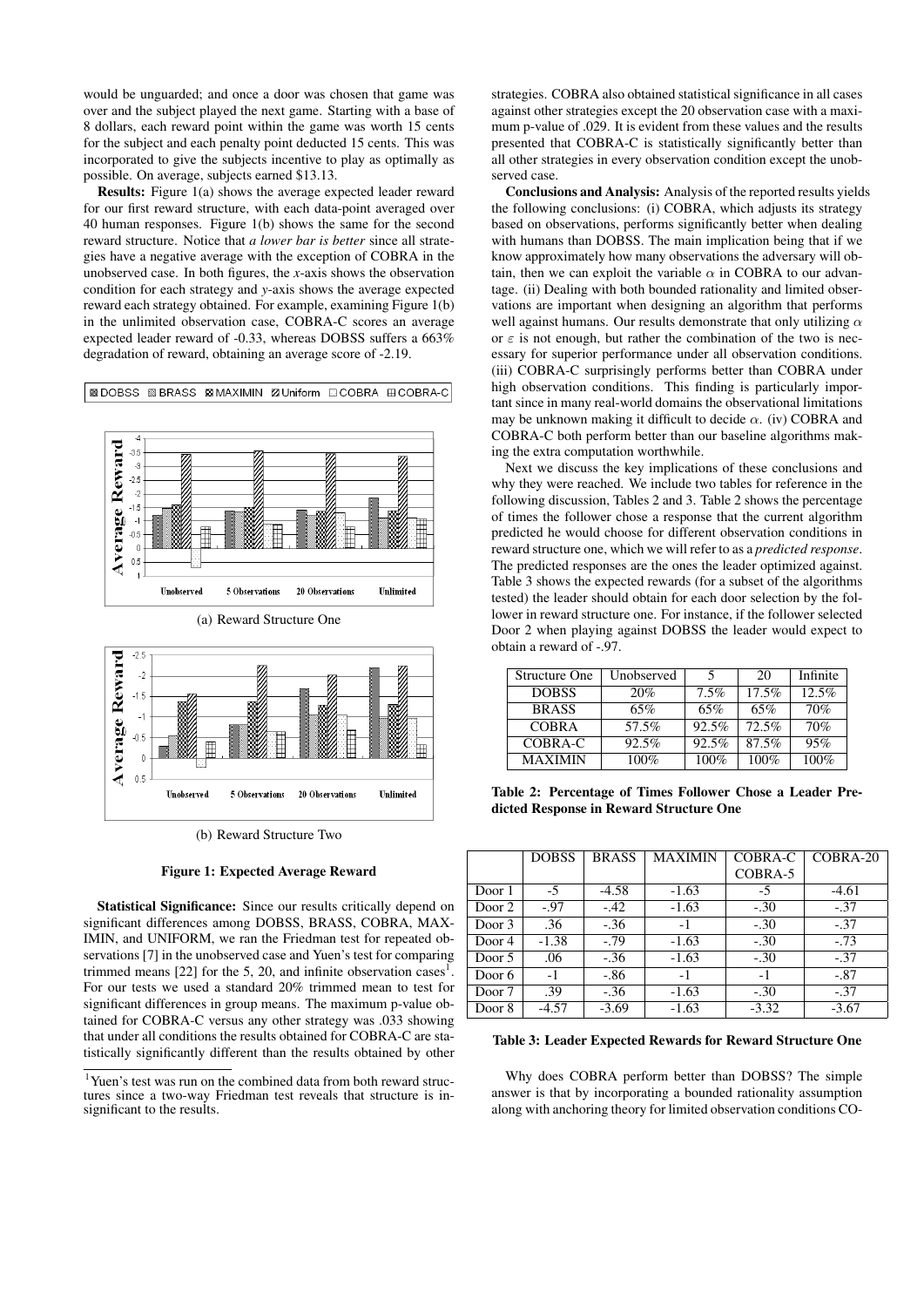BRA more accurately predicts human responses. If followers played according to the expectations of DOBSS, it would be the superior strategy, however, they do not. Looking at Table 2 for instance, we see that in the 5 observation case of DOBSS the follower chooses a predicted response only 7.5% of the time while in COBRA he chose a predicted response 92.5% of the time. The predicted response by DOBSS is that the follower plays door 7 and for CO-BRA it is all doors where it obtains -.3. Notice in Table 3 if the human follower had played the predicted response of Door 7 100% of the time then DOBSS would have obtained a reward of .39 while COBRA in the 5 observation case can only obtain a meager -.30. Further examination of Table 3, however, reveals that DOBSS can suffer tremendously depending on what non-optimal response is chosen. In Door 1 for example, DOBSS can obtain a reward of -5. This shows why DOBSS can suffer if followers stray from the predicted response. Since followers rarely stray from the predicted response in COBRA we expect to obtain a reward around the predicted reward of -.30 and indeed COBRA in the 5 observation condition gives an expected reward of -.65, lower than expected, but much better than the -.81 that DOBSS obtained compared to the predicted of .39. In fact, under high observation conditions, DOBSS is seen performing even worse than our simple baseline of MAXIMIN.

Now we examine why dealing with both bounded rationality and observational limitations are necessary for performance. BRASS is equivalent to COBRA with  $\alpha = 0$ , showing how COBRA performs without an  $\alpha$  parameter. As shown in Figure 1(a), BRASS is outperformed by COBRA (obtains lower expected rewards) in the unobserved and 5 observation cases when observations are limited. This demonstrates that by varying  $\alpha$  COBRA has significantly improved its strategies and expected rewards in limited observation conditions. When observation is perfect, COBRA and BRASS are equivalent. Both outperform DOBSS in the infinite observation conditions. This demonstrates that  $\varepsilon$  is also important even when  $\alpha$ is not present (since  $\alpha = 0$  in this case). These results clearly show that dealing with both bounded rationality and observational limitations are necessary to achieve a superior performing algorithm.

Why does COBRA-C outperform COBRA? The simple answer is that COBRA-C utilizes its resources better, by being better able to predict human responses. Looking at Table 2, COBRA-C accurately predicts human responses 87.5% of the time in the worse case. COBRA-C makes use of the concept that even though the human follower may not have seen a guard on a particular door he will still attribute some probability, even if it is low, that a guard may appear on that door at some point. Although the strategies are not presented here, in the 20 observation case COBRA assigns a guard to Doors 1 and 6 7% of the time. COBRA-C on the other hand uses this 14% (7% from each door) and distributes it among other choices assuming the follower will assign some probability to these doors regardless of what the actual strategy is. Thus, COBRA-C increases the expected value of other doors (-.3 rather than -.37 for COBRA-20). Even in the infinite observation case, COBRA-C is found to be a better predictor of human responses with followers choosing a predicted response 95% of the time as opposed to the 70% against COBRA. Although this was not expected, it was a welcome surprise.

Why do COBRA and COBRA-C perform better than our baseline algorithms? The main reason is they make more intelligent use of the resources available. UNIFORM is a naive strategy that does not make use of the reward structure and MAXIMIN is too defensive, trying to make all doors of equal value so it can be safe regardless of the follower's choice. COBRA and COBRA-C exploit game theoretic reasoning to solve the problem at hand, utilizing their re-

sources to better deal with the imprecise decisions of humans, but not trivially wasting resources as in MAXIMIN and UNIFORM.

Given the analysis presented, COBRA and COBRA-C, with appropriately chosen  $\alpha$  values, appear to be the best performing among our new algorithms. The performance of DOBSS in these experiments also illustrates the need for the novel approaches presented in this paper for dealing with humans. Indeed, with DOBSS having been deployed for over a year at Los Angeles International Airport (LAX) [16], these results show that security at LAX could potentially be improved by incorporating our new methods for dealing with human followers.

#### 4.2 Runtime Results

For our runtime results, in addition to the original 8-door game, we constructed a 10-door game with  $\binom{10}{3}$  = 120 leader actions, and 10 follower actions. To average our run-times over multiple instances, we created 19 additional reward structures for each of the 8-door and 10-door games. Furthermore, since our algorithms handle Bayesian games, we created 8 variations of each of the resulting 20 games to test scale-up in number of follower types. We assume each follower occurs with a 10% probability except the last which occurs with  $1 - .10 * (n - 1)$  where *n* is the number of follower types. Experiments were run using CPLEX 8.1 on an Intel(R) Xeon(TM) CPU 3.20GHz processor with 2 GB RDRAM.

In Figure 2, we summarize the runtime results for our Bayesian game using DOBSS, BRASS, COBRA and MAXIMIN. The 8 door results are marked with solid figures and the 10-door results are marked with open figures. The value of  $\alpha$  was varied to show the impact on solution speed. We include  $\alpha = .25$  and  $\alpha = .75$  in the graph, denoted by COBRA\_25 and COBRA\_75 respectively. The *x*-axis in Figure 2 varies the number of follower types from 1 to 8. The *y*-axis of the graph shows the runtime of each algorithm in seconds. All experiments that were not concluded in 20 minutes (1200 seconds) were cut off. As expected, MAXIMIN is the fastest among the algorithms with a maximum runtime of 0.054 seconds on average in the 10-door case. Not anticipated was the approximately equivalent runtime of DOBSS and BRASS and even more surprising were the significant speedups of COBRA over DOBSS and BRASS depending on the value of  $\alpha$ . As shown in Figure 2 as  $\alpha$  increases, the runtime of COBRA decreases. For example, in the 10-door 8 follower type case when  $\alpha = .25$  COBRA is unable to reach a solution within 1200 on average, however, when we increase  $\alpha$  to .75 COBRA is able to find a solution in 327.5 seconds on average. In fact, every strategy except COBRA with  $\alpha = .75$ reached the maximum runtime in the 10-door 8 follower type domain.



Figure 2: Comparing Runtimes